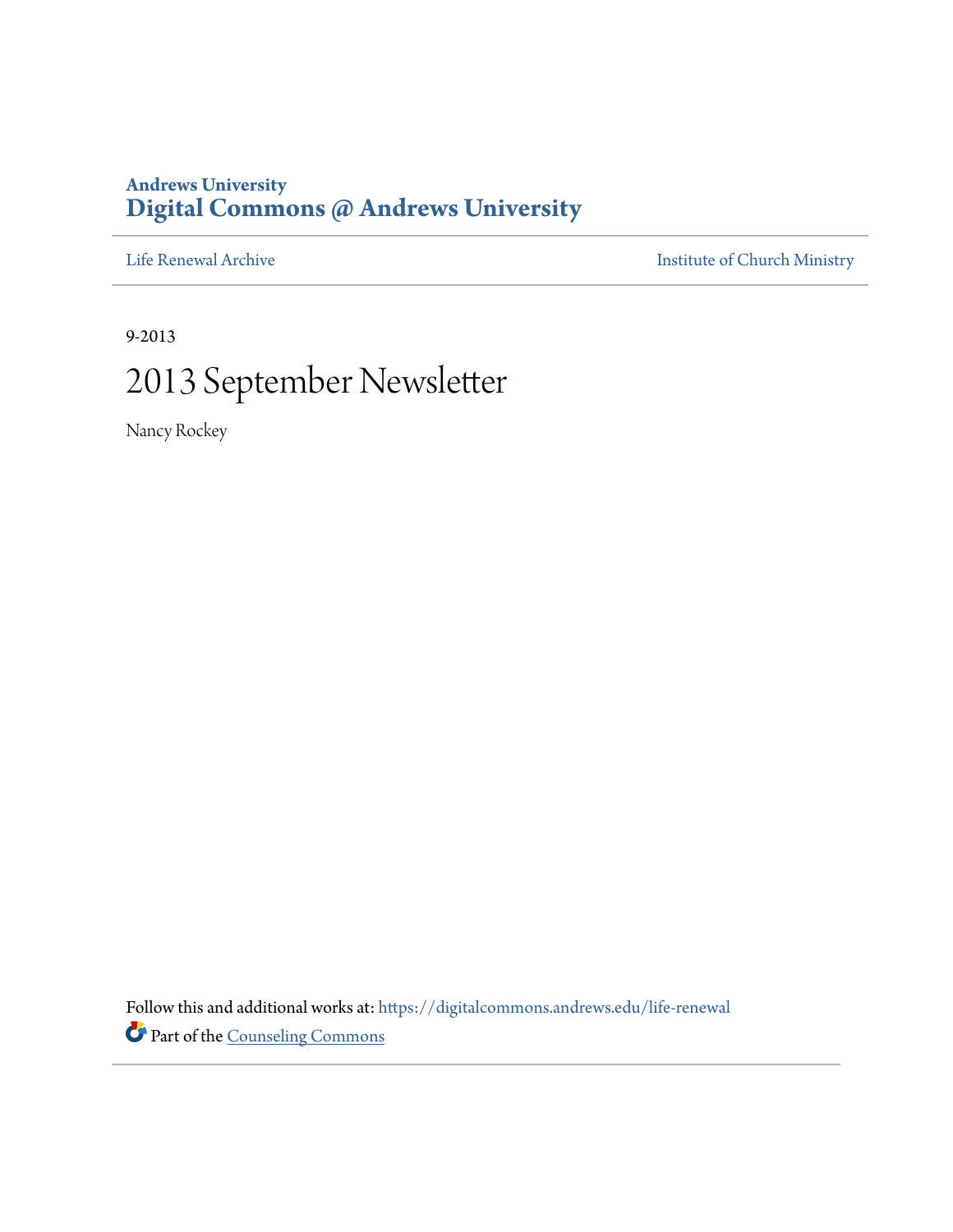## Good News



We are pleased to announce that the Prison Project is completed . . . and has only just begun!

It's True!

Are Fixable!

On August 21st we traveled to Mansfield, Ohio. On the 22nd we were privileged to go to the Ohio State Reformatory, with newly retired and well-loved Chapter Richard Baldwin and his wife, Carol. There we were blessed to share with prisoners for nearly two hours and left each a four color, printed copy of the Y Factor, and 5 copies of the newly written "Free At Last" book for the prison library.

Chaplain Baldwin and Carol had arranged an upgraded, beautiful hotel suite for us, which really made our time there ever-somuch easier. We felt extra-special when a luscious fruit bouquet was delivered to our room, along with special his n' hers body wash and lotion, in a silver basket!

Our time with the prisoners absolutely confirmed our belief and the studies of Professors John Evoy, Carlos Garelli from the University of Buenos and the nearly 50 years of research by Dr. Ronald

Rohner of the University of Connecticut. That theory is now a proven fact – that the majority of those incarcerated, have experienced early childhood rejection. Many have also been victims of physical, sexual or emotional abuse, and some have been betrayed by those who should have been supportive of the child. All of these create perceptions and feelings of rejection. Many of the Ohio Reformatory prisoners confirmed this.

On Saturday afternoon we began nine plus hours with Adventist Prison Chaplains – what a privilege and a joy! During out time together chaplains and wives were given the opportunity for both self-examination and an increased understanding of prisoners. We laughed, learned and cried together. Each received a notebook with numerous handouts, listened to lectures, watched videos, shared personal and client stories. The chaplains were provided with special informative and recreational times interspersed with their hours of learning.

The new book, published specifically in time for this event, was made available to chaplains, as were copies

#### **Schedule**

#### **Oct 5&6 - "Why?" Seminar**

LaGrange Adventist Memorial Hospital, 5101 S. Willow Springs Road, LaGrange, Ill

**Saturday:** 2:30 - 6:30 PM **Sunday:** 10 AM - 5:30 PM Info and Reservations – (630) 277- 3244

#### **November 2013**

Local Women's Group - TH evenings Local Men's Group - TH evenings Writing Book #2 in Shadow Series

**December 2013** Men's & Women's Groups - TH Writing Book #3 in Shadow Series Video Taping

of our other books. Each went home with a recommended reading list and information about the **Binding the Wounds** and **The Journey** recovery programs, which some are hoping to facilitate at the prisons where they minister.

One chaplain told of wonderful success using both Binding the Wounds and The Journey where she works in Vancouver, B.C, Canada. "Lives absolutely changed!" she said.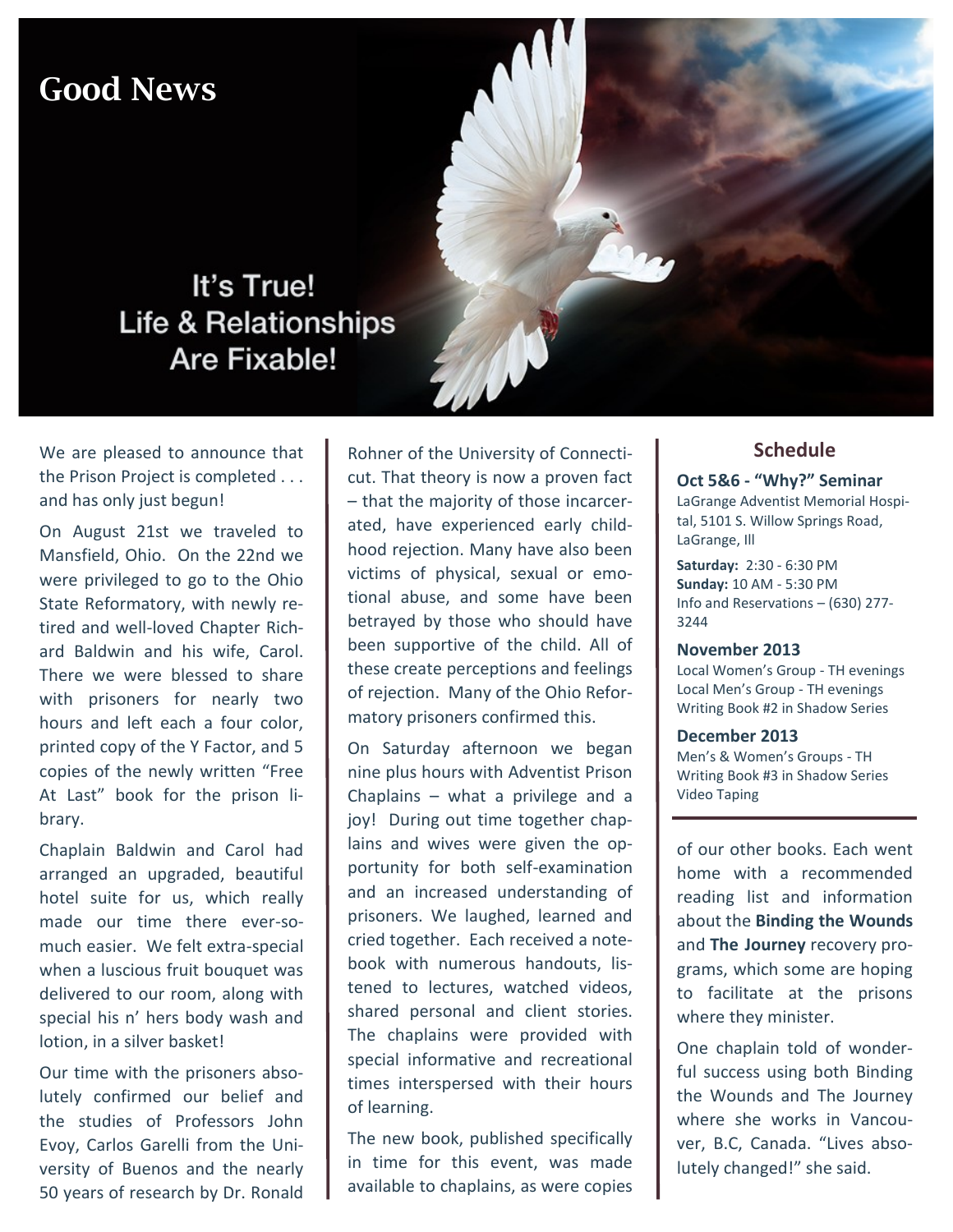#### *Free At Last* **is not a book for prisoners or chap-**

**lains alone!** It contains the stories of two prisoners and their beginnings. One served his time and was able to embark on a career of spiritual and psychological teaching. The second prisoner was approached by two laymen, given a Bible that was sacrificed by the little boy of one of the laymen, became a Christian, but still had to pay the price of his crimes. His life ended in an electric chair. The third story is of a man whose rejection and wounds has led him to alcoholism and abusiveness with his wife and children. He has begun a recovery process, which we pray he will continue and become victorious.



## **Recovery Groups in Progress**

**El Paso, Texas –** Anglican Church **Nanaimo, Vancouver –** Prison **Denver Area, Colorado Ruidoso, New Mexico** Beginning Nov **Cheyenne, Wyoming Portland, Oregon** - Beginning Oct. - Men's and Women's Groups. For more info or specific startdate, contact Audrey 503-957-0809 or Paul 580New, very sound science is taught about the results of early wounds to the physical body; so the new book is of interest and value to people from all walks of life.

#### *Free At Last* **is now available for order @ www.fixablelife.com. If you had contributed financially to the Prison Project, your copy will be a rriving in the mail shortly.**

Will you help us to spread the word of the importance of healing from early wounds, to benefit the physical, emotional and spiritual components of all who will respond? This healing opens the heart's door to relationship with Jesus, just as hearts were opened when He healed the lame, blind, deaf, dumb and lepers as well.



**We are SURE that there are many more in progress, but to publish them, we have to be informed of where and when.**

## **FACILITATORS!!!**

889-0232

**PLEASE** . . . If you have a group of *Binding the Wounds, The Journey, Journey to Nai, Heart Connection* or *Created for Success* in progress, please e-mail us with your name, place of classes, and when you started. If we have the information, we can post it on the website and in our newsletters.